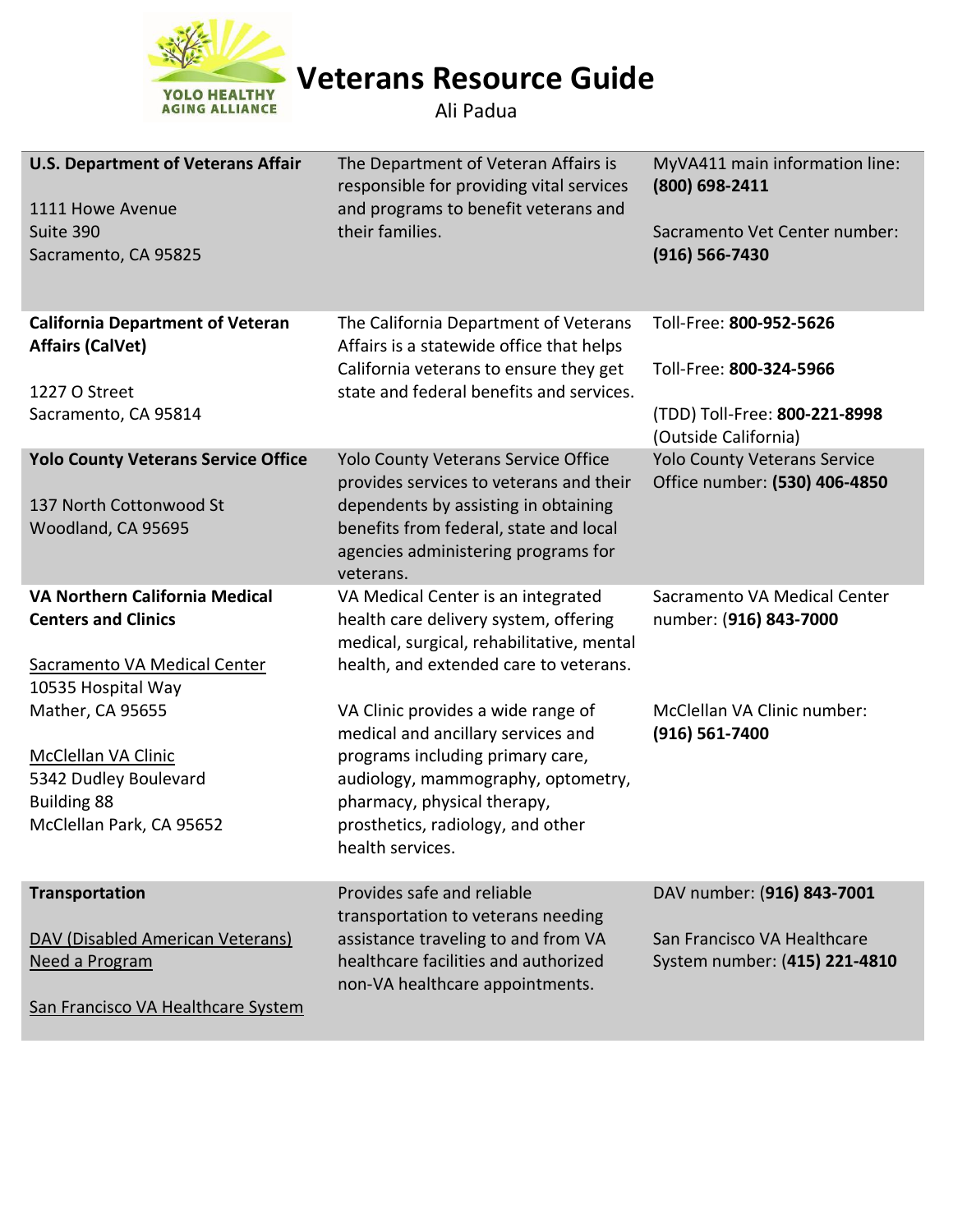| <b>Education</b><br><b>College Fee Waiver for Dependents</b>                        | The College Fee Waiver waives<br>mandatory system-wide tuition and<br>fees for veteran dependents at any<br>State of California Community College,<br>California State University, or<br>University of California campus.                                                            | For more information on the<br>College Fee Waiver, contact Yolo<br><b>County Veterans Service Office:</b><br>(530) 406-4850          |
|-------------------------------------------------------------------------------------|--------------------------------------------------------------------------------------------------------------------------------------------------------------------------------------------------------------------------------------------------------------------------------------|--------------------------------------------------------------------------------------------------------------------------------------|
| <b>GI Bill</b>                                                                      | GI Bill provides education benefits to<br>veterans and servicemembers who<br>have at least two years of active duty.<br>This benefit helps Veteran pay for<br>college, graduate school, and training<br>programs.                                                                    | For more information on GI Bill<br>call: (888) 442-4551.                                                                             |
| <b>Homelessness/Housing</b><br><b>National Call Center for Homeless</b><br>Veterans | <b>National Call Center for Homeless</b><br>Veterans ensure homeless veterans or<br>veterans at-risk for homelessness to<br>have free, 24/7 access to trained<br>counselors. Veterans who are<br>homeless or at imminent risk of<br>homelessness are strongly encouraged<br>to call. | <b>National Call Center for Homeless</b><br>Veterans number: (877) 424-3838                                                          |
| <b>HUD-VASH</b>                                                                     | HUD-VASH help Veterans who have<br>experienced homelessness and need<br>additional support maintaining<br>housing. HUD-VASH provide Housing<br>Choice vouchers and the vouchers are<br>permanent.                                                                                    | For more information on HUD-<br><b>VASH vouchers contact National</b><br><b>Call Center for Homeless</b><br>Veterans: (877) 424-3838 |
| Home Foreclosure Assistance: Home<br><b>Now Alliance</b>                            | Home Foreclosure Assistance help<br>homeowners who may not be able to<br>pay their mortgages.                                                                                                                                                                                        | Home Now Alliance number:<br>(888) 995-4673                                                                                          |
| <b>CalVet Home Loans</b>                                                            | CalVet Home Loans help veterans buy<br>a home.                                                                                                                                                                                                                                       | CalVet Loan Originators number:<br>$(866)$ 653-2510                                                                                  |
| <b>Employment</b>                                                                   | Veterans' Preference is an assistance<br>program for military benefits who seek                                                                                                                                                                                                      | <b>CalHR Veterans Preference</b><br>number:                                                                                          |
| <b>CalHR Veterans Preference</b>                                                    | employment with the state.                                                                                                                                                                                                                                                           | (866) 844-8671                                                                                                                       |
| <b>Veteran Readiness and Employment</b>                                             | Veteran Readiness and Employment<br>are for those who have service-<br>connected disability that limits their<br>ability to work or prevent from<br>working and helps explore<br>employment options and addresses<br>training needs.                                                 | Veteran Readiness and<br><b>Employment VA Benefits Hotline:</b><br>(800) 827-1000                                                    |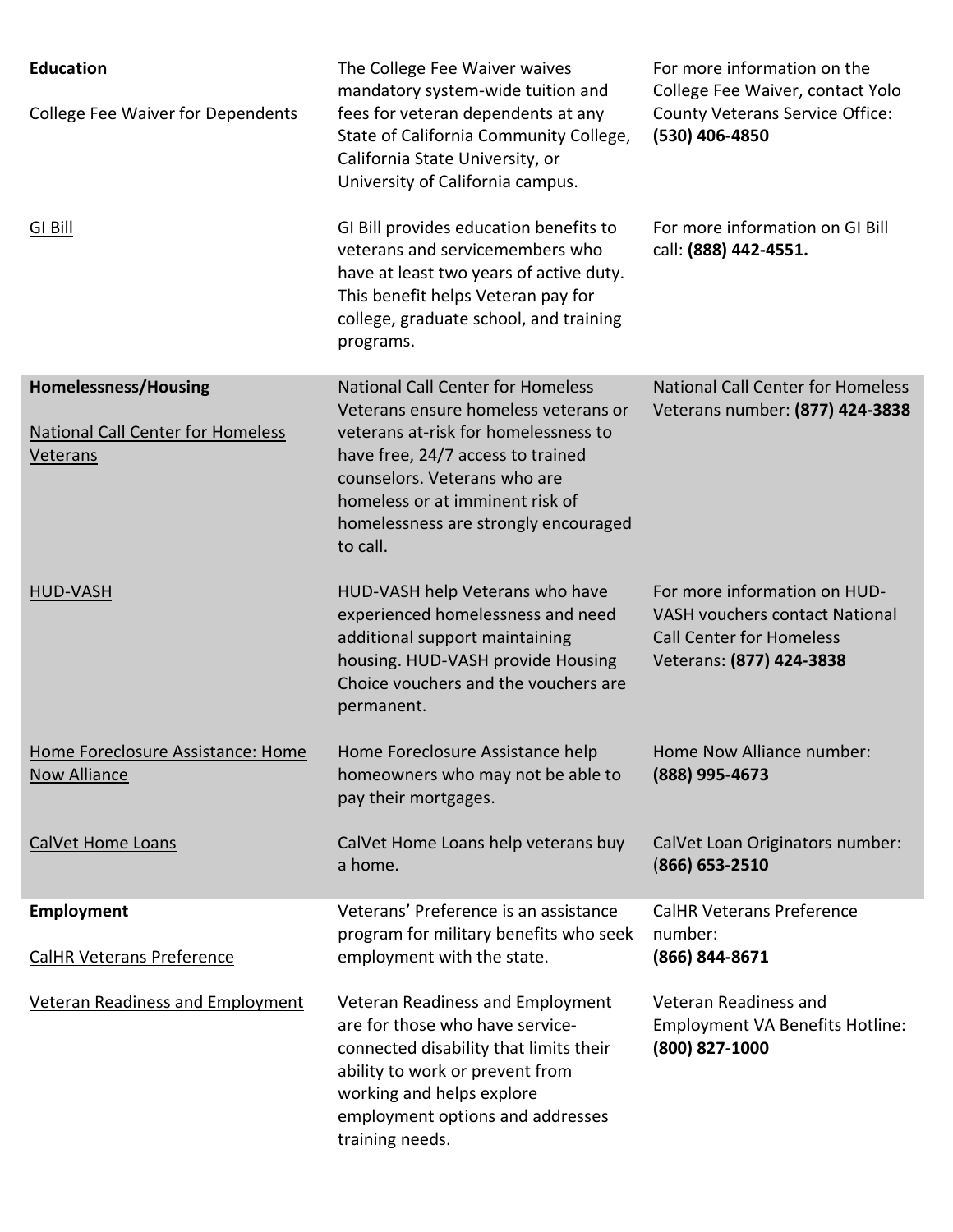| <b>Mental Health</b>                              | California County Adult Mental Health<br>offers services ranging from traditional                                                                                                                                                                                                          | <b>Yolo County Mental Health</b><br>number: (888) 965-6647                       |
|---------------------------------------------------|--------------------------------------------------------------------------------------------------------------------------------------------------------------------------------------------------------------------------------------------------------------------------------------------|----------------------------------------------------------------------------------|
| California County Adult Mental Health<br>Services | mental health treatment, such as crisis<br>intervention and medications, as well<br>as a variety of rehabilitation services,<br>to specifically address the recovery<br>needs of adults with serious and<br>persistent mental illnesses                                                    |                                                                                  |
| <b>VA Mental Health Service</b>                   | VA Mental Health services include<br>posttraumatic stress disorder (PTSD),<br>psychological effects of military sexual<br>trauma (MST), depression, grief,<br>anxiety, and other needs.                                                                                                    | VA Mental Health Service number:<br>$(877)$ 222-8387                             |
| <b>Veterans Crisis Line</b>                       | The Veterans Crisis Line is a free,<br>confidential resource that's available<br>to anyone. The responders at the<br>Veterans Crisis Line are specially<br>trained and experienced in helping<br>Veterans of all ages and circumstances.                                                   | Veterans Crisis Line number:<br>(800) 273-8255 and Press 1                       |
| <b>Health Care</b><br>VA Health Care              | A person who served in the active<br>military, naval, or air service and who<br>was discharged or released under<br>conditions other than dishonorable<br>may qualify for VA health care.                                                                                                  | VA Health Care number:<br>(877) 222-8387                                         |
| Home Improvements and Structural<br>Alterations   | Home Improvement and Structural<br>Alterations provide medically<br>necessary improvements and/or<br>structural changes to the veteran's<br>residence.                                                                                                                                     | Home Improvements and<br><b>Structural Alterations number:</b><br>(800) 827-1000 |
| VA Long-term Care Health Benefits                 | VA long-term Care health services<br>include 24/7 nursing and medical care,<br>physical therapy, help with daily tasks,<br>comfort care and help with<br>management, and support for<br>caregivers.                                                                                        | VA Health Benefits number:<br>(877) 222-8387                                     |
| <b>Adult Day Health Care</b>                      | Adult Day Health Care is a program for<br>Veterans can go to during the day for<br>social activities, peer support,<br>companionship, and recreation. The<br>program provides help with activities<br>of daily living, help who are isolated or<br>their caregiver is experiencing burden. | VA Health Benefits number:<br>(877) 222-8387                                     |